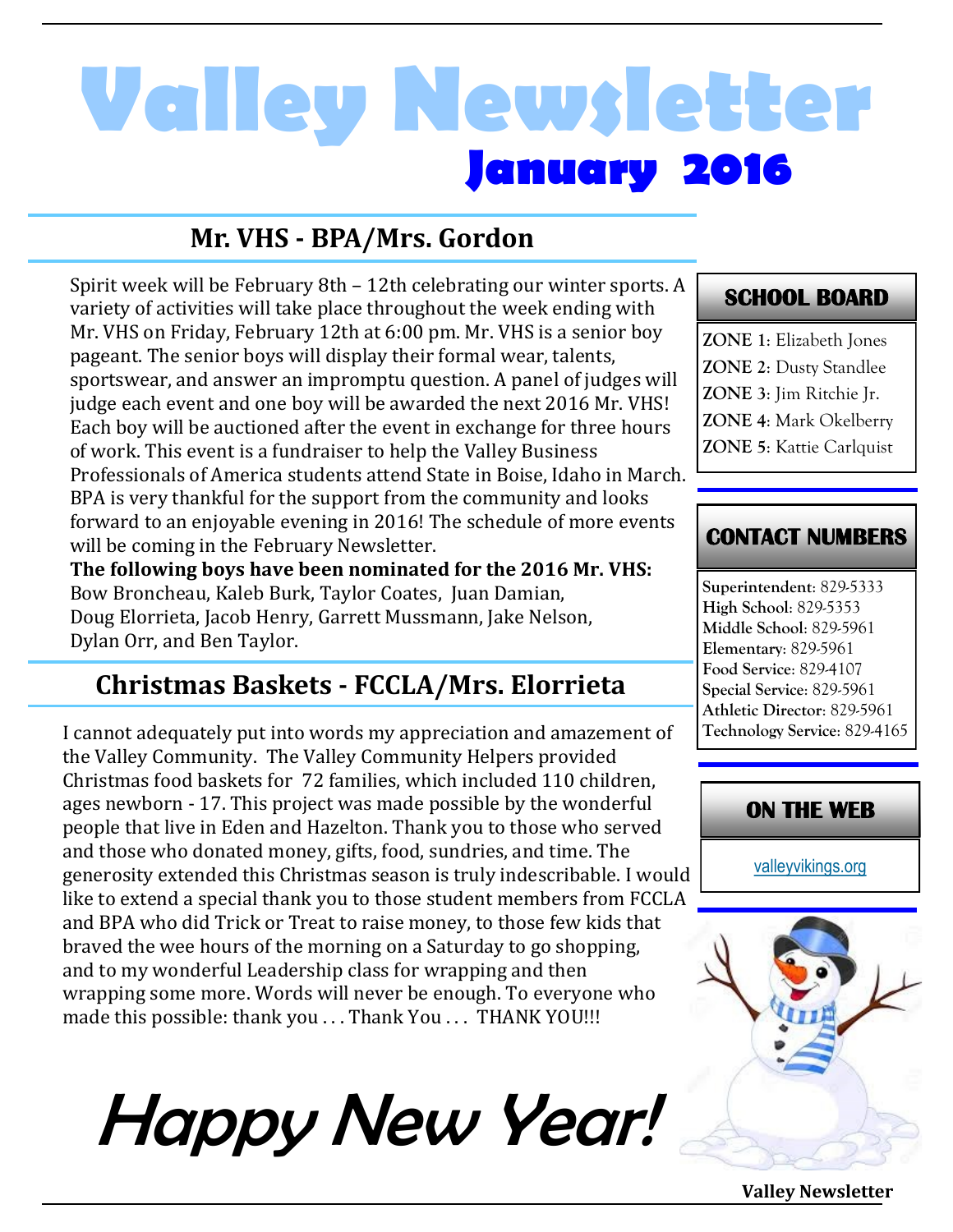### **Viking Foundation Dinner & Auction**

SAVE THE DATE VIKING FOUNDATION DINNER & AUCTION

Saturday, March 12, 2016 at 6:00 p.m.

Please plan on attending the annual Viking Foundation dinner and auction! A community member will be honored and proceeds from the dinner and auction provide scholarships to Valley graduates and supports community events and fundraisers.

## **Viking Foundation Scholarships**

Attention High School Students and Parents: The Viking Foundation will be providing 4 scholarships for 2015-2016 Senior graduates this year. The amount awarded for each scholarship has increased from \$500 to \$1000. An additional scholarship, the Ed Uhilig scholarship will award one \$850 scholarship this year. Seniors, applications are due May 1, 2016. Please be looking for flyers with more information posted throughout the school beginning in January. Students in 9th-11th grade, please be aware of these great scholarship opportunities and recognize that recipients who apply may be chosen based upon their GPA, community involvement, and extracurricular activities.

## **Drivers Education - Mrs. Lamun**

Winter/Spring Driver's Education CLASS!

The winter/spring driver's ed class will begin at 6:30 a.m. on February 9th. PARENTS MUST COME FOR THE FIRST 15 MINUTES OR SO ON THE FIRST DAY. Class will be held from 6:30- 7:30 am Tuesday through Friday and Mondays from 8-11 am. Drives will be scheduled in addition to the class hours. The cost is \$200. First signed and paid will have the first priority. If we do not get at least 12 we will cancel the class. You must be 14 ½ before Monday, February 8 to be eligible to take the winter/spring class and to purchase a permit. (People with questions about this may contact Mrs. Lamun at 829-5961.)

Students MUST purchase their permit BEFORE class on the 9th. You must purchase the permit at the Jerome County Sheriff Office. The cost is \$21.50. If you do not have your permit by the first day of class you may not be in the class. Sign up in the high school office and get the necessary information and paperwork before going to get your permit. Information is also located on the district website.

If you have any questions please see or call Mrs. Lamun.

### **Football State Champion Items - Mrs. Sellers**

Football State Champion shirts and hats will be available to purchase. The shirts will be dri-fit, short sleeved, and available in men, women, and youth sizes. The cost is \$25, with checks payable to Valley Booster Club. Hats will also be available to purchase for \$20. Items may be ordered at the boys and girls home basketball game on January 2nd or contact Jana Sellers at 731-5409.



Valley Newsletter